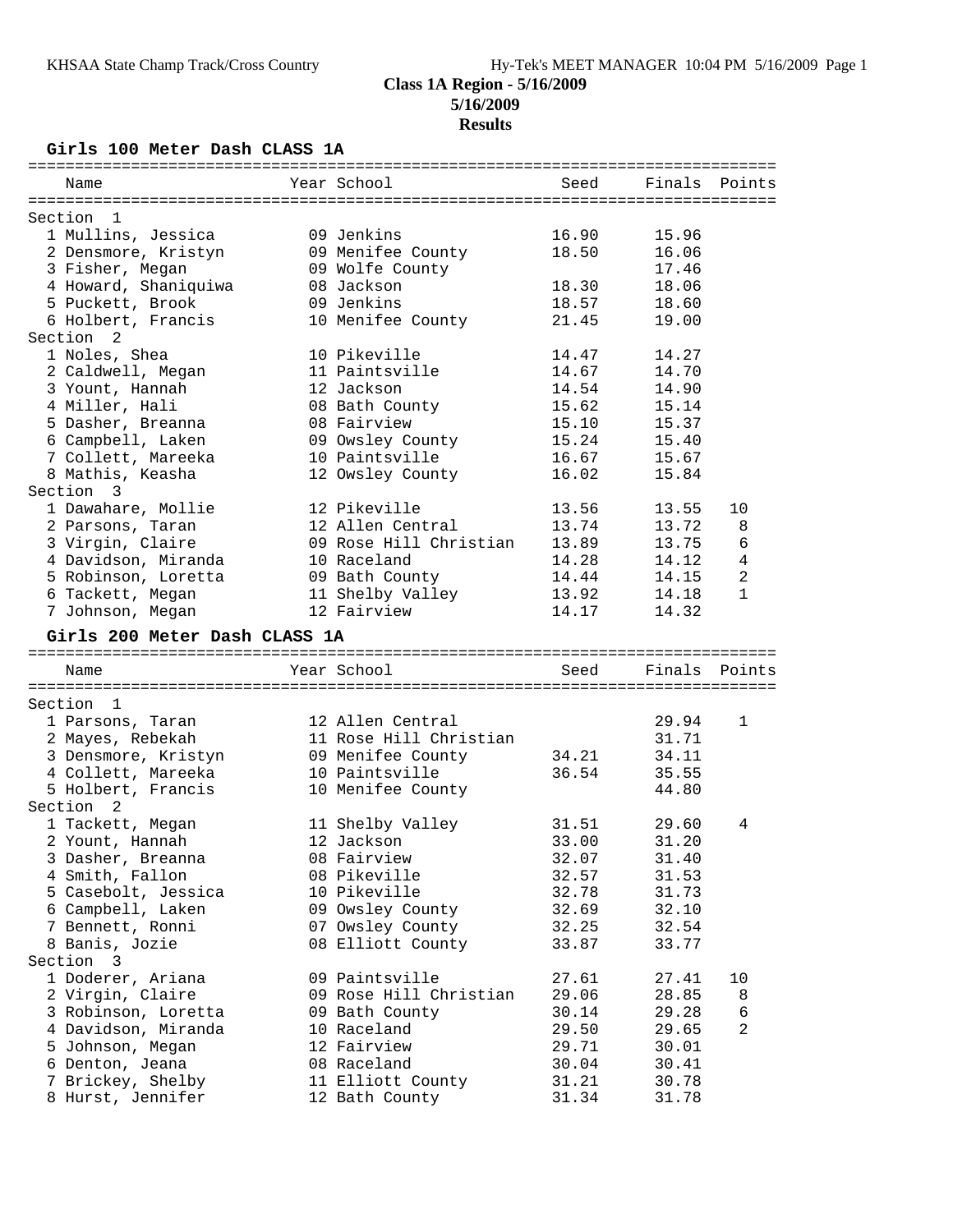# **Girls 400 Meter Dash CLASS 1A**

| ===========                   |                        |          |          |                |
|-------------------------------|------------------------|----------|----------|----------------|
| Name                          | Year School            | Seed     | Finals   | Points         |
|                               |                        |          |          |                |
| Section<br>1                  |                        |          |          |                |
| 1 Underwood, Ashley           | 11 Pikeville           | 1:14.42  | 1:11.69  | 1              |
| 2 Smith, Barbara              | 09 Elliott County      | 1:18.37  | 1:16.83  |                |
| 3 Skaggs, Noel                | 09 Elliott County      | 1:14.64  | 1:18.37  |                |
| 4 Bates, Molly                | 09 Pikeville           | 1:28.34  | 1:21.14  |                |
| 5 Thompson, Christina         | 07 Bath County         | 1:24.09  | 1:21.57  |                |
| 6 Corbett, Sarah              | 10 Jenkins             | 1:23.60  | 1:23.37  |                |
| 7 Ousley, Emily               | 07 Paintsville         | 1:29.62  | 1:27.34  |                |
| Section<br>2                  |                        |          |          |                |
| 1 Doderer, Ariana             | 09 Paintsville         | 1:07.21  | 1:03.33  | 10             |
| 2 Sizemore, Audrey            | 09 Fairview            | 1:06.57  | 1:04.15  | 8              |
| 3 Sexton, Katelyn             | 10 Jenkins             | 1:10.50  | 1:07.65  | 6              |
| 4 Friley, Maria               | 11 Rose Hill Christian | 1:09.52  | 1:09.02  | 4              |
| 5 Craig, Dani                 | 09 Fairview            | 1:10.68  | 1:09.85  | 2              |
| 6 Denton, Jeana               | 08 Raceland            | 1:11.61  | 1:12.72  |                |
| 7 Bottom, Nicole              | 10 Menifee County      | 1:13.11  | 1:14.36  |                |
| 8 Miller, Hali                | 08 Bath County         | 1:13.04  | 1:14.62  |                |
| Girls 800 Meter Run CLASS 1A  |                        |          |          |                |
|                               |                        |          |          |                |
| Name                          | Year School            | Seed     | Finals   | Points         |
|                               |                        |          |          |                |
| Section<br>$\overline{1}$     |                        |          |          |                |
| 1 Bowen, Brooklyn             | 08 Fairview            | 2:38.49  | 2:38.00  | 10             |
| 2 Rymer, Maddy                | 07 Fairview            | 2:34.16  | 2:41.03  | 8              |
| 3 Ison, Jhonda                | 11 Elliott County      | 2:42.06  | 2:47.44  | 6              |
| 4 Sexton, Katelyn             | 10 Jenkins             | 2:53.50  | 2:48.21  | $\overline{4}$ |
| 5 Doderer, Ariana             | 09 Paintsville         | 2:46.82  | 2:54.05  | 2              |
| 6 Tincher, Autumn             | 07 Owsley County       | 2:59.28  | 2:56.68  | $\mathbf{1}$   |
| 7 Smith, Fallon               | 08 Pikeville           |          | 2:57.12  |                |
| 8 Harper, Megan               | 09 Raceland            | 3:13.46  | 3:04.96  |                |
| 9 Lair, Riley                 | 08 Menifee County      | 3:05.60  | 3:06.66  |                |
| 10 Smith, Barbara             | 09 Elliott County      | 3:07.87  | 3:18.47  |                |
| 11 McEwen, Brittany           | 09 Raceland            | 3:15.97  | 3:30.02  |                |
| Girls 1600 Meter Run CLASS 1A |                        |          |          |                |
|                               |                        |          |          |                |
| Name                          | Year School            | Seed     | Finals   | Points         |
|                               |                        |          |          |                |
| 1 Bowen, Brooklyn             | 08 Fairview            | 5:41.86  | 5:43.99  | 10             |
| 2 Rymer, Maddy                | 07 Fairview            | 5:47.23  | 5:52.50  | 8              |
| 3 Walker, Chelsea             | 09 Menifee County      | 6:25.40  | 6:15.46  | 6              |
| 4 Sachdeva, Shikha            | 10 Pikeville           | 6:01.26  | 6:25.87  | 4              |
| 5 Skaggs, Noel                | 09 Elliott County      | 6:35.56  | 6:39.58  | 2              |
| 6 Barrett-Turner, Kaylee      | 09 Owsley County       | 6:36.50  | 6:42.18  | $\mathbf{1}$   |
| 7 Speaks, Makenzi             | 07 Raceland            | 6:31.94  | 6:50.53  |                |
| 8 Conley, Kelley              | 11 Paintsville         | 7:51.97  | 8:09.61  |                |
|                               |                        |          |          |                |
| Girls 3200 Meter Run CLASS 1A |                        |          |          |                |
| Name                          | Year School            | Seed     | Finals   | Points         |
|                               |                        |          |          |                |
| 1 Bowen, Brooklyn             | 08 Fairview            | 12:13.41 | 12:55.89 | 10             |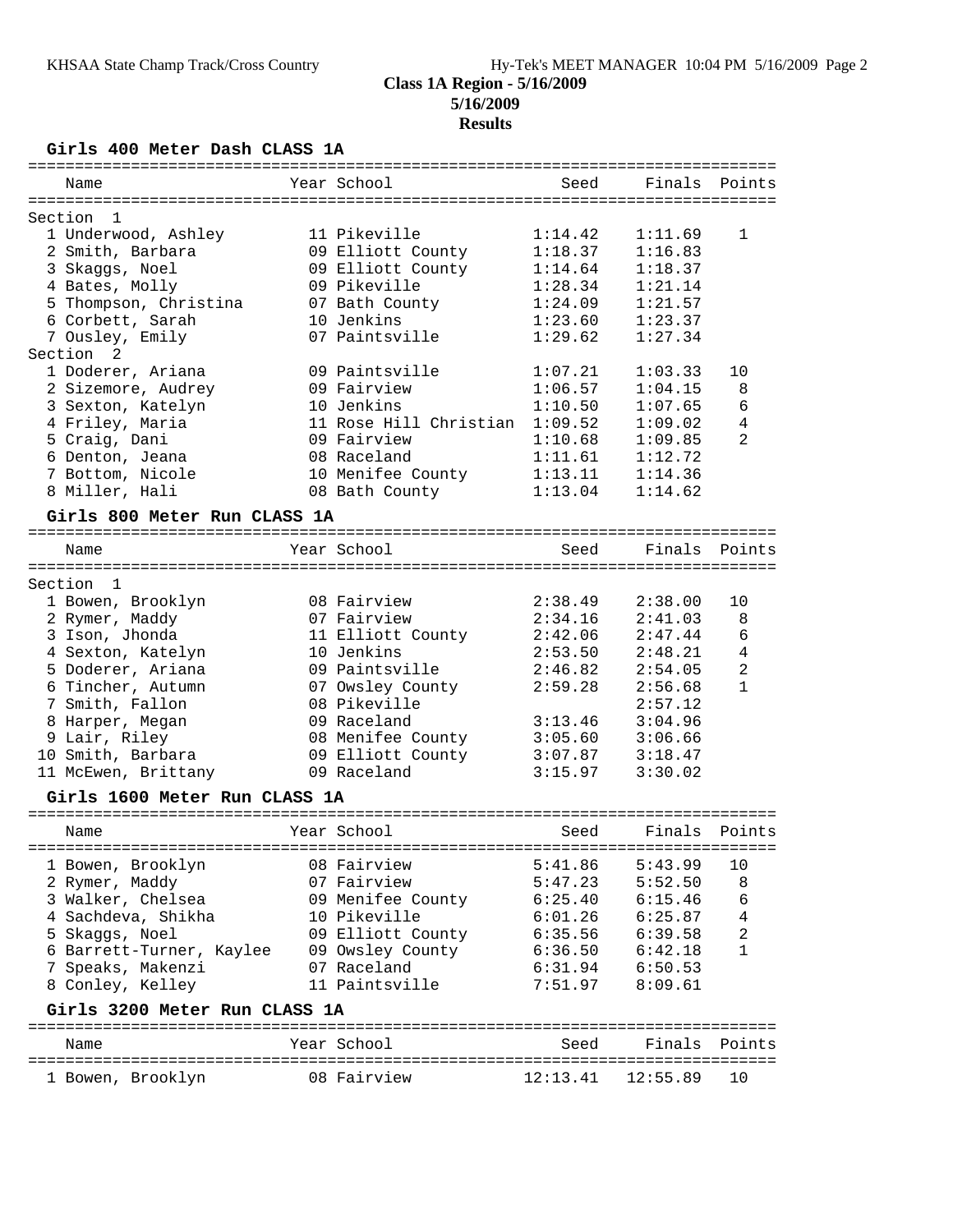**5/16/2009**

| Girls 3200 Meter Run CLASS 1A           |                              |                                             |                               |                |                |
|-----------------------------------------|------------------------------|---------------------------------------------|-------------------------------|----------------|----------------|
| 2 Thomas, Barbara                       | 12 Owsley County             |                                             | 13:28.70                      | 13:44.42       | 8              |
| 3 Speaks, Makenzi                       | 07 Raceland                  |                                             | 14:56.76                      | 15:04.06       | 6              |
| 4 Sachdeva, Shikha                      | 10 Pikeville                 |                                             |                               | 15:04.07       | 4              |
| 5 Abrams, Megan                         | 09 Elliott County            |                                             | 17:35.82                      | 16:55.71       | $\overline{a}$ |
| Girls 100 Meter Hurdles CLASS 1A        |                              |                                             |                               |                |                |
| Name                                    | Year School                  |                                             | ---------------------<br>Seed | Finals         | Points         |
|                                         |                              |                                             |                               |                |                |
| 1 Bradley, Kasie                        | 09 Fairview                  |                                             | 17.62                         | 17.74          | 10             |
| 2 Day, Kala                             | 09 Rose Hill Christian       |                                             | 17.37                         | 17.76          | 8              |
| 3 Mathis, Keasha                        | 12 Owsley County             |                                             | 19.25                         | 19.01          | 6              |
| 4 Thomas, Rachael                       | 09 Menifee County            |                                             | 20.50                         | 20.47          | $\,4$          |
| 5 Dasher, Breanna                       | 08 Fairview                  |                                             | 20.94                         | 20.64          | $\sqrt{2}$     |
| 6 Kasarjian, Molly                      | 09 Pikeville<br>10 Pikeville |                                             | 20.93<br>22.29                | 21.54<br>21.87 | 1              |
| 7 Casebolt, Jessica<br>8 Massie, Katlin | 10 Raceland                  |                                             | 22.14                         | 22.18          |                |
| Girls 300 Meter Hurdles CLASS 1A        |                              |                                             |                               |                |                |
|                                         |                              |                                             |                               |                |                |
| Name                                    | Year School                  |                                             | Seed                          | Finals         | Points         |
| Section<br>2                            |                              |                                             |                               |                |                |
| 1 Bradley, Kasie                        | 09 Fairview                  |                                             | 52.10                         | 52.15          | 10             |
| 2 McIntyre, Morgan                      | 07 Fairview                  |                                             | 54.27                         | 55.75          | 8              |
| 3 Brickey, Shelby                       | 11 Elliott County            |                                             | 57.47                         | 56.59          | 6              |
| 4 Mullins, Leanne                       | 10 Menifee County            |                                             | 58.99                         | 58.99          | $\overline{4}$ |
| 5 Massie, Katlin                        | 10 Raceland                  |                                             | 1:01.11                       | 59.69          | $\mathbf{2}$   |
| 6 Kasarjian, Molly                      | 09 Pikeville                 |                                             | 1:01.35                       | 1:02.99        | $\mathbf{1}$   |
| 7 Casebolt, Jessica                     | 10 Pikeville                 |                                             | 58.77                         | 1:05.96        |                |
| -- Day, Kala                            | 09 Rose Hill Christian       |                                             | 52.85                         | DQ             |                |
| Girls 4x100 Meter Relay CLASS 1A        |                              |                                             |                               |                |                |
| School                                  |                              |                                             | Seed                          | Finals         | Points         |
|                                         |                              |                                             | =======================       |                |                |
| 1 Pikeville                             |                              |                                             | 54.22                         | 53.63          | 10             |
| 1) Dawahare, Mollie 12                  |                              | 2) Shull, Madison 11                        |                               |                |                |
| 3) Kurkowski, Collins 11                |                              |                                             | 4) Underwood, Ashley 11       |                |                |
| 5) Noles, Shea 10                       |                              |                                             | 6) Casebolt, Jessica 10       |                |                |
| 7) Kasarjian, Molly 09                  |                              | 8) Bates, Molly 09                          |                               |                |                |
| 2 Rose Hill Christian                   |                              |                                             | 55.95                         | 55.17          | 8              |
| 1) Day, Kala 09<br>3) Mayes, Rebekah 11 |                              | 2) Friley, Maria 11<br>4) Virgin, Claire 09 |                               |                |                |
| 5)                                      |                              | 6) Whetsel, Kayla 07                        |                               |                |                |
| 3 Raceland                              |                              |                                             | 57.92                         | 56.17          | 6              |
| 1) Davidson, Miranda 10                 |                              | 2) McEwen, Brittany 09                      |                               |                |                |
| 3) Harper, Megan 09                     |                              | 4) Denton, Jeana 08                         |                               |                |                |
| 5) Howell, Danielle 11                  |                              | 6) Speaks, Makenzi 07                       |                               |                |                |
| 7) Massie, Katlin 10                    |                              | 8) Kelly, Allison 09                        |                               |                |                |
| 4 Shelby Valley                         |                              |                                             | 58.58                         | 58.30          | 4              |
| 1) Robinson, Sarah 09                   |                              | 2) Hall, Savannah 09                        |                               |                |                |
| 3) Mullins, Lakeista 11                 |                              | 4) Tackett, Megan 11                        |                               |                |                |
| 5 Menifee County                        |                              |                                             | 59.61                         | 59.87          | 2              |
| 1) Bottom, Nicole 10                    |                              |                                             | 2) Densmore, Kristyn 09       |                |                |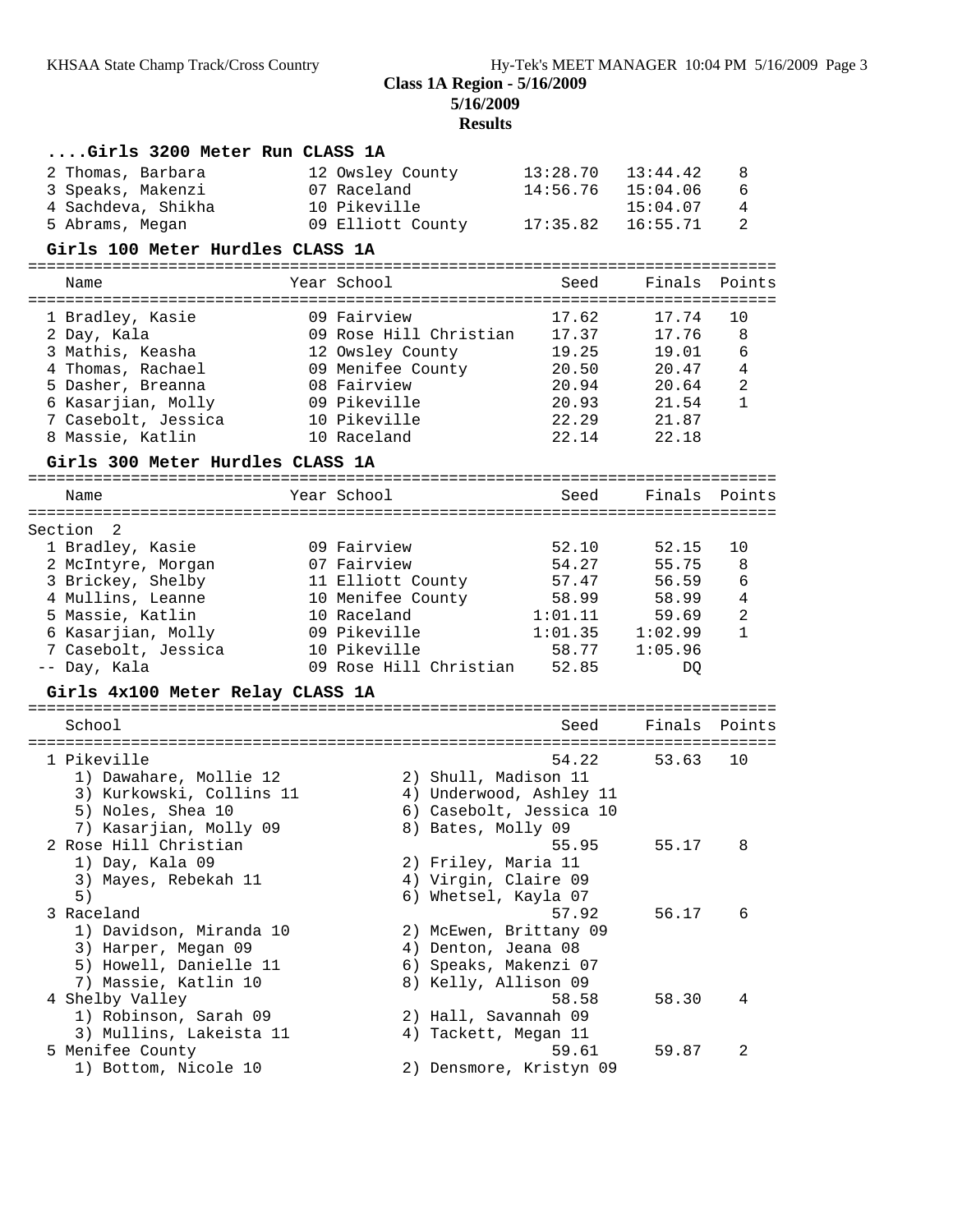**Class 1A Region - 5/16/2009 5/16/2009**

#### **Results**

**....Girls 4x100 Meter Relay CLASS 1A** 3) Mullins, Leanne 10  $\hskip1cm \hskip1cm 4$ ) Lane, Haley 08 5) Thomas, Rachael 09 6) Lair, Riley 08 7) Walker, Chelsea 09 8) 6 Fairview 58.54 1:00.31 1 1) Terrell, Julia 09 2) Bridges, Kaitlin 11 3) Dasher, Breanna 08 (4) Craig, Dani 09 5) Rymer, Maddy 07 6) Bowen, Brooklyn 08 7) Sizemore, Audrey 09 8) 7 Jenkins 1:07.30 1:05.44 1) Corbett, Sarah 10 2) Brown, Misty 09 3) Caudill, Blake 09 4) Mullins, Jessica 09 **Girls 4x200 Meter Relay CLASS 1A** ================================================================================ School School School Seed Finals Points ================================================================================ Section 1 1 Fairview 1:55.61 1:56.78 10 1) Sizemore, Audrey 09 2) McIntyre, Morgan 07 3) Johnson, Megan 12 4) Bradley, Kasie 09 5) Terrell, Julia 09 6) Dasher, Breanna 08 7) Rymer, Maddy 07 8) Bowen, Brooklyn 08 2 Pikeville 1:56.01 2:02.05 8 1) Dawahare, Mollie 12 2) Kasarjian, Molly 09 3) Smith, Fallon 08 4) Underwood, Ashley 11 5) Shull, Madison 11 6) Casebolt, Jessica 10 7) Noles, Shea 10 8) Bates, Molly 09 3 Raceland 2:02.02 2:04.89 6 1) Harper, Megan 09 2) Howell, Danielle 11 3) Speaks, Makenzi 07 4) Davidson, Miranda 10 5) Denton, Jeana 08 6) McEwen, Brittany 09 7) Massie, Katlin 10  $\hphantom{\text{2.65}$  8) Kelly, Allison 09 4 Bath County 2:05.00 2:05.32 4 1) Fawns, Shelby 07 2) Thompson, Christina 07 3) Hurst, Jennifer 12 4) Robinson, Loretta 09 5) Hatton, Jessica 10 (6) Miller, Hali 08 5 Menifee County 2:05.70 2:05.42 2 1) Bottom, Nicole 10 2) Mullins, Leanne 10 3) Lair, Riley 08 4) Thomas, Rachael 09 5) Densmore, Kristyn 09 6) Lane, Haley 08 7) Walker, Chelsea 09 8) **Girls 4x400 Meter Relay CLASS 1A** ================================================================================ School Seed Finals Points ================================================================================ 1 Fairview 4:27.16 4:28.99 10 1) Bradley, Kasie 09 2) McIntyre, Morgan 07 3) Sizemore, Audrey 09  $\hskip1cm$  4) Craig, Dani 09 5) Johnson, Megan 12 6) Rymer, Maddy 07 7) Terrell, Julia 09 8) Bowen, Brooklyn 08 2 Menifee County 5:00.22 4:55.12 8 1) Bottom, Nicole 10 2) Mullins, Leanne 10 3) Thomas, Rachael 09 4) Walker, Chelsea 09 5) Densmore, Kristyn 09  $\qquad \qquad$  6) Lair, Riley 08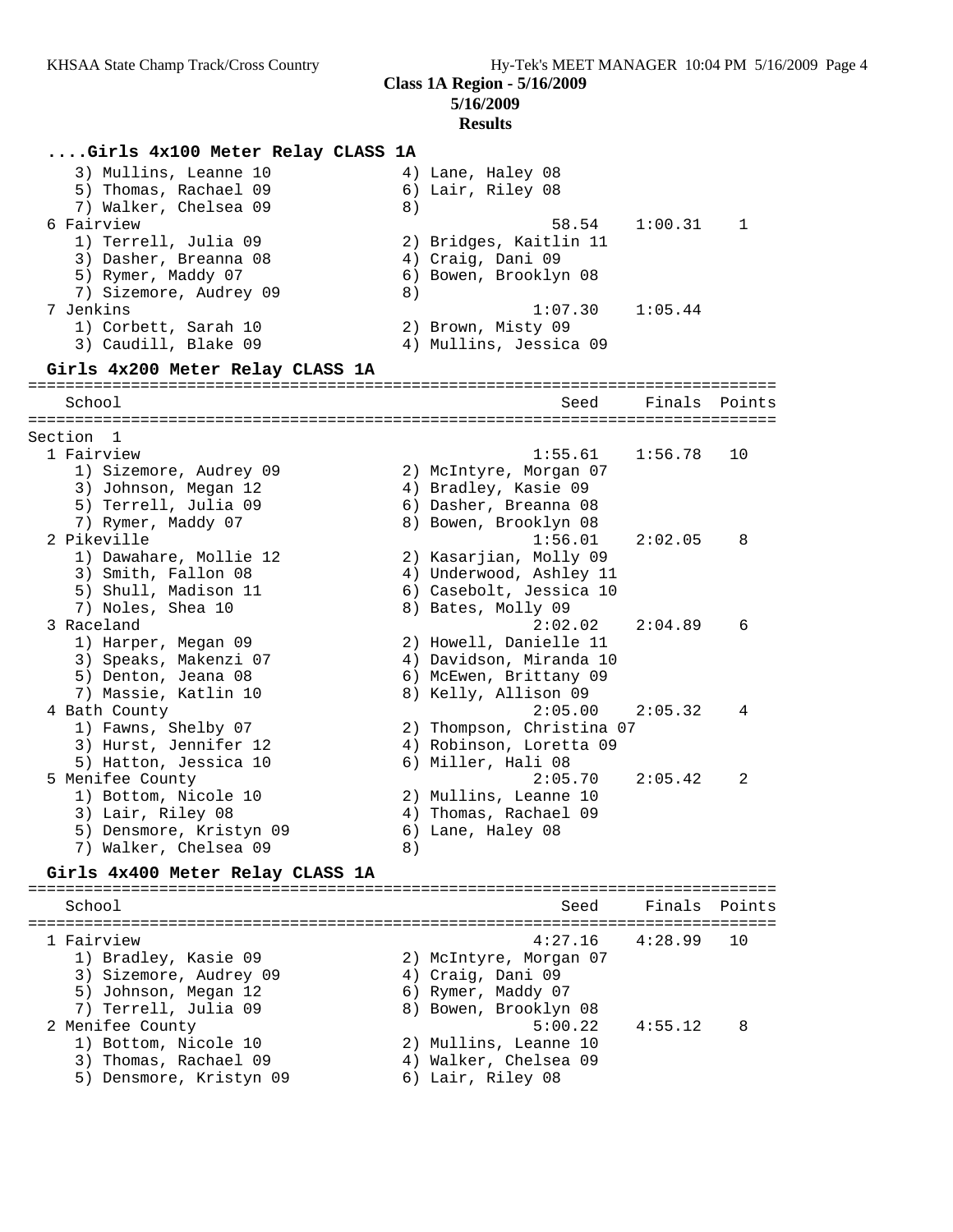## **5/16/2009 Results**

# **....Girls 4x400 Meter Relay CLASS 1A**

| 7) Lane, Haley 08                | 8) |                          |          |              |
|----------------------------------|----|--------------------------|----------|--------------|
| 3 Raceland                       |    | 5:09.87                  | 5:06.20  | 6            |
| 1) Harper, Megan 09              |    | 2) McEwen, Brittany 09   |          |              |
| 3) Howell, Danielle 11           |    | 4) Denton, Jeana 08      |          |              |
| 5) Davidson, Miranda 10          |    | 6) Speaks, Makenzi 07    |          |              |
| 7) Massie, Katlin 10             |    | 8) Kelly, Allison 09     |          |              |
| 4 Pikeville                      |    |                          | 5:06.83  | 4            |
| 1) Noles, Shea 10                |    | 2) Smith, Fallon 08      |          |              |
| 3) Bates, Molly 09               |    | 4) Underwood, Ashley 11  |          |              |
| 5) Shull, Madison 11             |    | 6) Kurkowski, Collins 11 |          |              |
| 7) Sachdeva, Shikha 10           |    | 8) Kasarjian, Molly 09   |          |              |
| 5 Elliott County                 |    | 5:10.00                  | 5:24.68  | 2            |
| 1) Smith, Barbara 09             |    | 2) Skaggs, Noel 09       |          |              |
| 3) Abrams, Megan 09              |    | 4) Banis, Jozie 08       |          |              |
| 5) Pennington, Kendra 08         |    | 6) Brickey, Shelby 11    |          |              |
| 7) Ison, Jhonda 11               | 8) |                          |          |              |
| 6 Owsley County                  |    |                          | 5:24.70  | $\mathbf{1}$ |
| 1) Barrett-Turner, Kaylee 09     |    | 2) Bennett, Ronni 07     |          |              |
| 3) Campbell, Laken 09            |    | 4) Tincher, Autumn 07    |          |              |
| 5) Thomas, Barbara 12            |    | 6) Mathis, Keasha 12     |          |              |
| 7 Jenkins                        |    | 5:39.20                  | 5:52.41  |              |
| 1) Corbett, Sarah 10             |    | 2) Caudill, Blake 09     |          |              |
| 3) Brown, Misty 09               |    | 4) Mullins, Jessica 09   |          |              |
| Girls 4x800 Meter Relay CLASS 1A |    |                          |          |              |
| School                           |    | Seed                     | Finals   | Points       |
|                                  |    |                          |          |              |
| 1 Fairview                       |    | 10:35.88                 | 10:41.64 | 10           |
| 1) Bowen, Brooklyn 08            |    | 2) Bridges, Kaitlin 11   |          |              |
| 3) Terrell, Julia 09             |    | 4) Rymer, Maddy 07       |          |              |
| 5) Craig, Dani 09                |    | 6) Mills, Felicia 09     |          |              |
| 7) Sizemore, Audrey 09           |    | 8) Bradley, Kasie 09     |          |              |
| 2 Elliott County                 |    | 12:18.92                 | 11:54.68 | 8            |
| 1) Abrams, Megan 09              |    | 2) Ison, Jhonda 11       |          |              |
| 3) Smith, Barbara 09             |    | 4) Skaggs, Noel 09       |          |              |
| 5) Pennington, Kendra 08         | 6) |                          |          |              |
| 3 Owsley County                  |    | 12:23.80                 | 11:55.75 | 6            |
| 1) Barrett-Turner, Kaylee 09     |    | 2) Bennett, Ronni 07     |          |              |
| 3) Tincher, Autumn 07            |    | 4) Thomas, Barbara 12    |          |              |
| 5) Campbell, Laken 09            | 6) |                          |          |              |
| Boys 100 Meter Dash CLASS 1A     |    |                          |          |              |
|                                  |    |                          |          |              |

| Name                 | Year School      | Seed  | Finals Points |         |
|----------------------|------------------|-------|---------------|---------|
| 1 Tackett, Landon    | 10 Betsy Layne   |       | 13.62         |         |
|                      |                  |       |               |         |
| 2 Bryant, Johnthan   | 10 Wolfe County  |       | 16.36         |         |
| 3 Sedan, Shadrick    | 09 Wolfe County  |       | 16.66         |         |
| Section <sub>2</sub> |                  |       |               |         |
| 1 Kinney, Cody       | 12 Betsy Layne   | 14.20 | 13.79         |         |
| 2 Jackson, Tim       | 08 Fairview      | 15.34 | 14.56         |         |
| 3 Bowling, William   | 07 Owsley County | 15.93 | 15.49         |         |
| -- Baker, George     | 12 Jenkins       | 13.92 | DO            | jewelry |
| Section 3            |                  |       |               |         |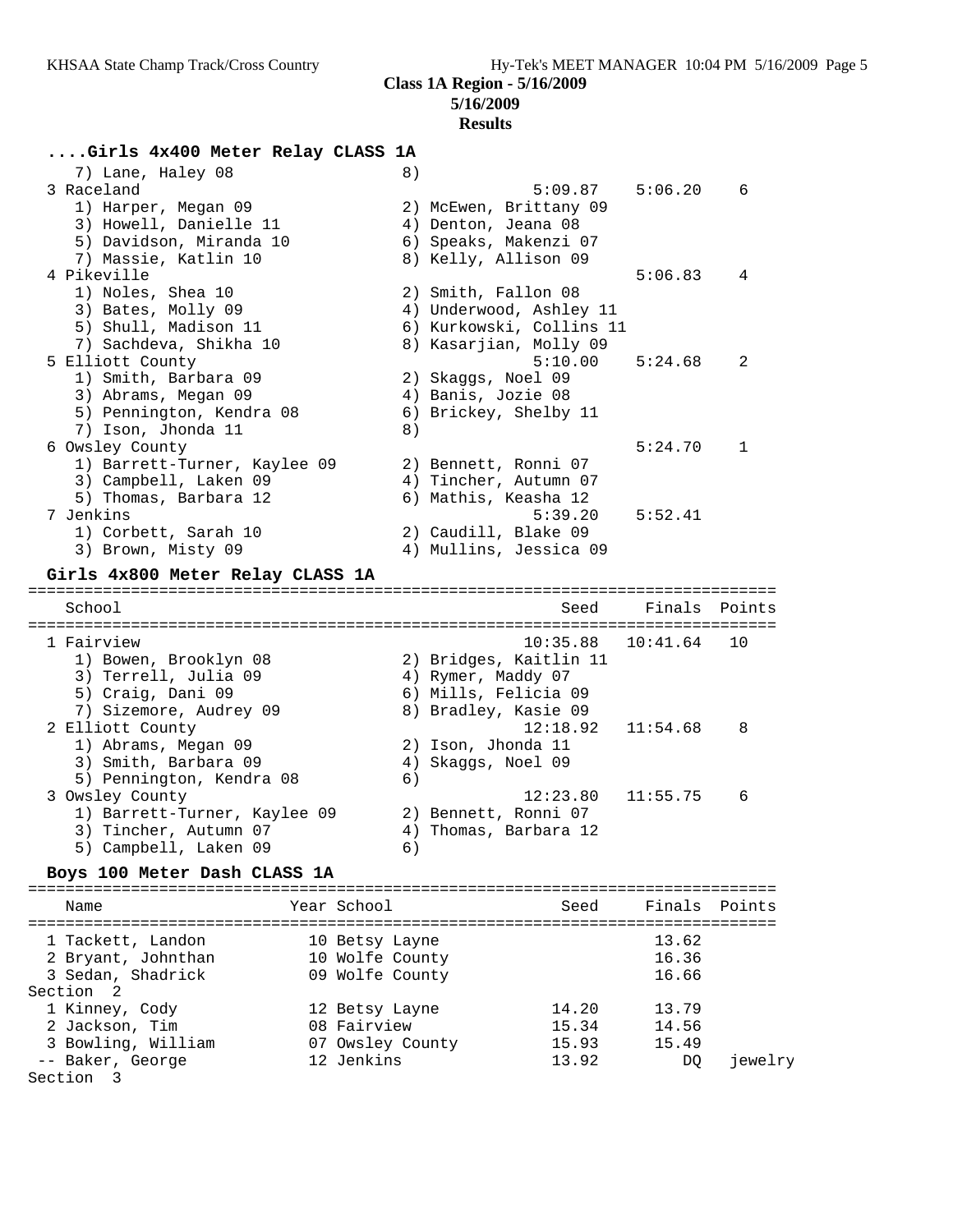**5/16/2009**

| Boys 100 Meter Dash CLASS 1A                                                                                                                                                                  |                                                                                                                                                         |                                                                                      |                                                                                      |                                |
|-----------------------------------------------------------------------------------------------------------------------------------------------------------------------------------------------|---------------------------------------------------------------------------------------------------------------------------------------------------------|--------------------------------------------------------------------------------------|--------------------------------------------------------------------------------------|--------------------------------|
| 1 Howell, Kyle<br>2 Burgy-Vanhoose, Zach<br>3 Lewis, Nick<br>4 Nordin, Mark<br>5 Bowling, Ethan<br>6 Barnes, Tyler<br>Section 4<br>1 Stull, Zachary<br>2 Selvage, Todd<br>3 Doderer, Nehemiah | 12 South Floyd<br>09 Pikeville<br>10 Elliott County<br>10 Paintsville<br>09 Jenkins<br>12 Jackson<br>11 Menifee County<br>12 Raceland<br>11 Paintsville | 12.79<br>12.79<br>12.94<br>13.45<br>13.81<br>13.60<br>11.54<br>12.50<br>12.01        | 12.56<br>12.79<br>12.99<br>13.00<br>13.49<br>13.82<br>11.71<br>11.84<br>12.01        | 2<br>10<br>8<br>6              |
| 4 Slone, Darren                                                                                                                                                                               | 11 Raceland                                                                                                                                             | 12.47                                                                                | 12.28                                                                                | $\overline{4}$<br>$\mathbf{1}$ |
| 5 Hurst, Dustin                                                                                                                                                                               | 09 Bath County                                                                                                                                          | 12.64                                                                                | 12.71                                                                                |                                |
| Boys 200 Meter Dash CLASS 1A                                                                                                                                                                  |                                                                                                                                                         |                                                                                      |                                                                                      |                                |
| Name                                                                                                                                                                                          | Year School                                                                                                                                             | Seed                                                                                 | Finals Points                                                                        |                                |
| Section 1                                                                                                                                                                                     |                                                                                                                                                         |                                                                                      |                                                                                      |                                |
| 1 Doderer, Nehemiah<br>2 Tackett, Jordan<br>3 Beard, Aaron<br>4 Harmon, Colby<br>5 Willaims, Samuel<br>6 Jackson, Tim<br>Section <sub>2</sub>                                                 | 11 Paintsville<br>12 Betsy Layne<br>10 Betsy Layne<br>08 Betsy Layne<br>09 Menifee County<br>08 Fairview                                                | 30.18<br>30.38                                                                       | 25.35<br>28.12<br>29.22<br>29.76<br>29.82<br>30.62                                   | 4                              |
| 1 Hall, Josh                                                                                                                                                                                  | 10 Paintsville                                                                                                                                          | 26.12                                                                                | 25.32                                                                                | 6                              |
| 2 Walz, Michael<br>3 Hutchinson, Jared<br>4 Howell, Kyle<br>5 Woods, Austin<br>6 Lewis, Nick<br>7 Dickerson, Seth<br>8 Baker, George<br>Section 3                                             | 11 Pikeville<br>10 Fairview<br>12 South Floyd<br>10 Allen Central<br>10 Elliott County<br>11 Elliott County<br>12 Jenkins                               | 26.16<br>26.45<br>26.63<br>26.67<br>26.45<br>28.55<br>28.21                          | 25.66<br>25.99<br>26.13<br>26.56<br>27.09<br>27.89<br>28.29                          | $\mathbf{1}$                   |
| 1 Greene, Blake                                                                                                                                                                               | 11 Menifee County                                                                                                                                       | 24.31                                                                                | 24.20                                                                                | 10                             |
| 2 Slone, Darren<br>3 Litteral, Michael<br>4 Burgy-Vanhoose, Zach<br>5 Light, Wes<br>Boys 400 Meter Dash CLASS 1A                                                                              | 11 Raceland<br>10 Raceland<br>09 Pikeville<br>11 South Floyd                                                                                            | 24.98<br>25.58<br>23.77<br>25.00                                                     | 24.50<br>25.37<br>26.14<br>28.37                                                     | 8<br>2                         |
| Name                                                                                                                                                                                          | Year School                                                                                                                                             | Seed                                                                                 | Finals Points                                                                        |                                |
|                                                                                                                                                                                               |                                                                                                                                                         |                                                                                      |                                                                                      |                                |
| Section<br>$\mathbf{1}$<br>1 Bowling, Ethan<br>2 Beard, Aaron<br>3 Smith, Ryan<br>Section 2<br>1 Baker, George<br>2 Swartz, Hayden<br>3 Lewis, Josh<br>4 Clemons, Mark<br>5 Light, Wes        | 09 Jenkins<br>10 Betsy Layne<br>09 Fairview<br>12 Jenkins<br>09 Bath County<br>10 Fairview<br>07 Menifee County<br>11 South Floyd                       | 1:10.40<br>1:05.00<br>1:16.00<br>1:01.90<br>1:01.00<br>1:02.34<br>1:02.77<br>1:03.00 | 1:04.71<br>1:08.28<br>1:11.38<br>1:00.79<br>1:01.56<br>1:02.03<br>1:02.86<br>1:06.63 |                                |
| Section 3                                                                                                                                                                                     |                                                                                                                                                         |                                                                                      |                                                                                      |                                |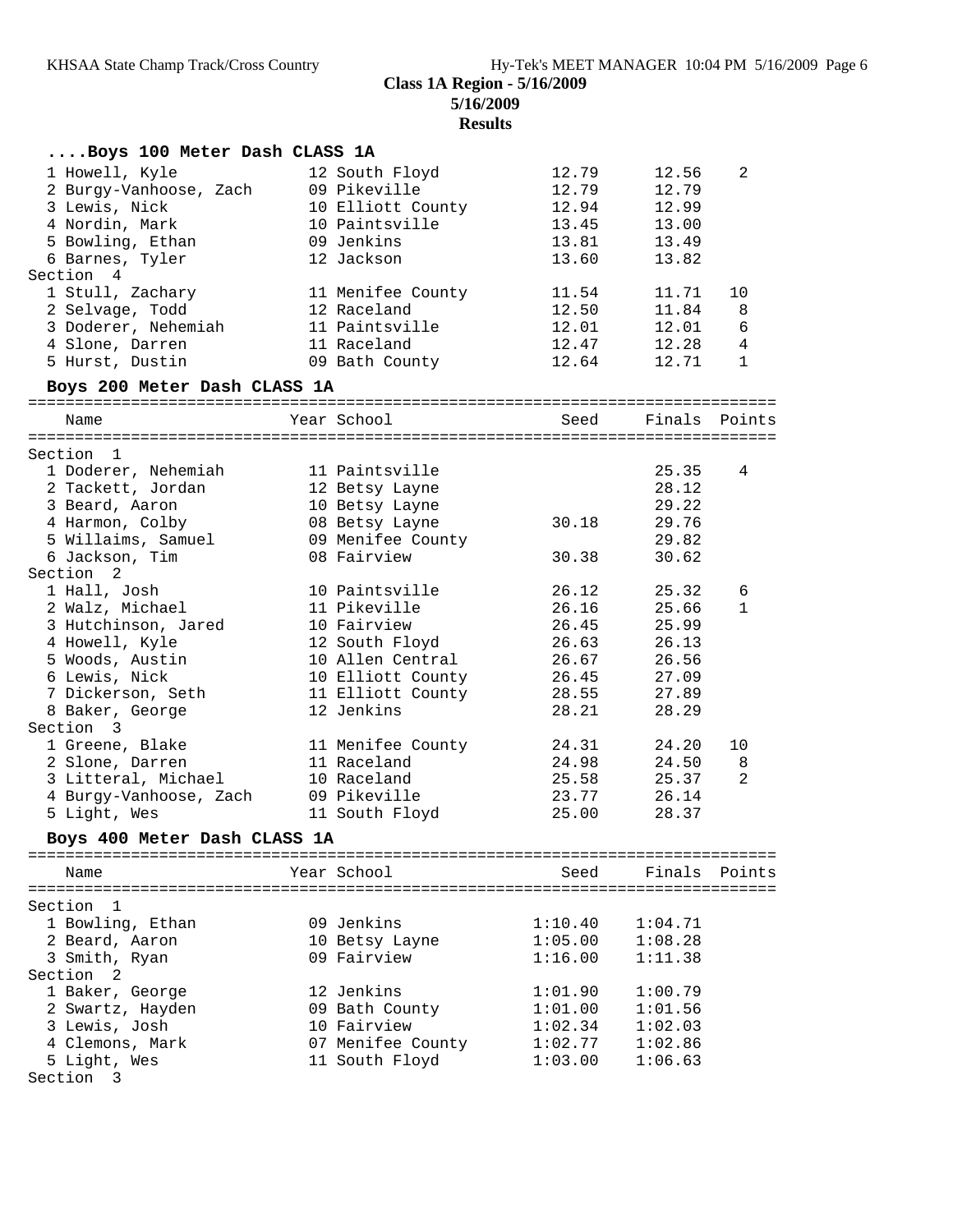# **Class 1A Region - 5/16/2009 5/16/2009**

| Boys 400 Meter Dash CLASS 1A |                           |                     |                     |                |                |
|------------------------------|---------------------------|---------------------|---------------------|----------------|----------------|
| 1 Slone, Darren              | 11 Raceland               | 53.28               | 54.04               | 10             |                |
| 2 Doderer, Nehemiah          | 11 Paintsville            | 55.19               | 54.90               | 8              |                |
| 3 McNabb, Leighton           | 09 Bath County            | 58.00               | 57.41               | 6              |                |
| 4 Hamilton, Patrick          | 11 Raceland               | 56.90               | 57.61               | 4              |                |
| 5 Dingus, John               | 10 Allen Central          | 58.03               | 57.71               | 2              |                |
| 6 Heimlicher, Ben            | 11 Menifee County         | 59.50               | 59.58               | 1              |                |
| 7 Walz, Michael              | 11 Pikeville              | 1:00.15             | 1:01.21             |                |                |
| -- Bass, Tyler               | 12 Paintsville            | 58.90               | DQ                  |                | lane violation |
|                              |                           |                     |                     |                |                |
| Boys 800 Meter Run CLASS 1A  |                           |                     |                     |                |                |
| Name                         | Year School               | Seed                |                     | Finals Points  |                |
| Section 1                    |                           |                     |                     |                |                |
| 1 Ratliff, Chase             | 11 Shelby Valley          | 2:12.17             | 2:15.15             | 10             |                |
| 2 Stevens, Aaron             | 09 Elliott County         | 2:22.64             | 2:16.95             | 8              |                |
| 3 Thomas, Ronnie             | 08 Owsley County          | 2:29.57             | 2:20.82             | 6              |                |
| 4 Martin, Josh               | 12 Shelby Valley 2:21.36  |                     | 2:21.62             | 4              |                |
| 5 Williams, Michael          | 11 Menifee County 2:34.00 |                     | 2:28.26             | 2              |                |
| 6 Bass, Tyler                | 12 Paintsville            | 2:29.97             | 2:31.33             | $\mathbf{1}$   |                |
| 7 Cox, Nicholas              | 10 Bath County            | 2:30.00             | 2:35.81             |                |                |
| 8 Shull, Alex                | 09 Pikeville              | 2:37.85             | 2:36.44             |                |                |
| 9 Daniel, Chaz               | 12 Paintsville            |                     | 2:36.91             |                |                |
| 10 Tackett, Landon           | 10 Betsy Layne            | 2:46.98             | 2:36.97             |                |                |
| 11 Smith, Ryan               | 09 Fairview               | 2:45.28             | 2:40.58             |                |                |
| 12 Tackett, Jordan           | 12 Betsy Layne            |                     | 2:40.68             |                |                |
| 13 Willaims, Samuel          | 09 Menifee County 2:55.00 |                     | 2:45.15             |                |                |
| 14 Lewis, Josh               | 10 Fairview               |                     | 2:48.65             |                |                |
| 15 Staviski, Evan            | 08 Bath County            | 2:46.65<br>2:35.00  | 2:50.72             |                |                |
| 16 Bonzo, Luke               | 11 Raceland               | 2:50.00             | 2:50.92             |                |                |
| Boys 1600 Meter Run CLASS 1A |                           |                     |                     |                |                |
|                              | Year School               |                     |                     | Finals Points  |                |
| Name                         |                           | Seed                |                     |                |                |
| 1 Fraley, Daniel             | 09 Elliott County 4:49.14 |                     | 4:47.82             | 10             |                |
| 2 Gunter, Ceth               | 10 Fairview               |                     | $5:00.69$ $4:56.00$ | 8              |                |
| 3 Ratliff, Chase             | 11 Shelby Valley          | $4:55.37$ $4:57.16$ |                     | 6              |                |
| 4 Stevens, Aaron             | 09 Elliott County         | 5:11.32             | 5:05.47             | $\sqrt{4}$     |                |
| 5 Brown, Tyler               | 10 Fairview               | 5:02.45             | 5:13.81             | $\overline{a}$ |                |
| 6 Swartz, Trey               | 10 Menifee County         | 5:26.00             | 5:22.52             | $\overline{1}$ |                |
| 7 Clark, Tanner              | 11 Pikeville              | 5:25.56             | 5:22.89             |                |                |
| 8 Mullins, Johnathan         | 09 Shelby Valley          | 5:33.76             | 5:24.09             |                |                |
| 9 O'Hair, Stacy              | 10 Wolfe County           |                     | 5:47.98             |                |                |
| 10 Ratcliff, Nathaniel       | 12 Menifee County         | 6:49.00             | 5:53.05             |                |                |
| 11 Staviski, Evan            | 08 Bath County            | 5:52.00             | 5:55.16             |                |                |
| 12 Damron, Jordan            | 11 Paintsville            | 6:03.12             | 5:59.83             |                |                |
| 13 Beard, Aaron              | 10 Betsy Layne            | 6:31.37             | 6:11.64             |                |                |
| 14 Tackett, Derek            | 10 Betsy Layne            | 5:39.76             | 6:21.78             |                |                |
| 15 Shepherd, Aaron           | 09 Pikeville              | 6:42.68             | 6:26.72             |                |                |
| 16 Caroll, Aaron             | 08 Raceland               | 6:49.00             | 6:40.50             |                |                |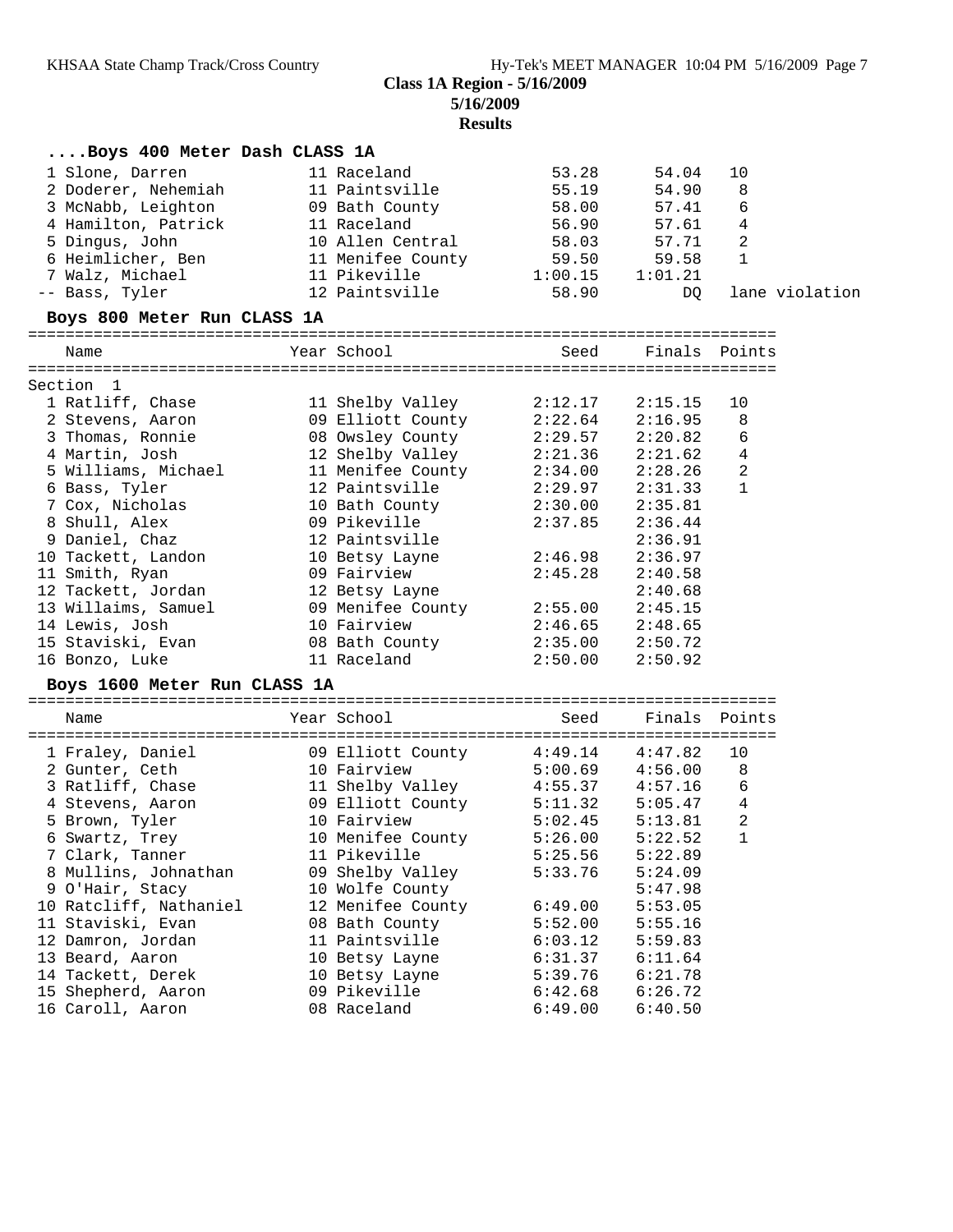#### **5/16/2009 Results**

#### **Boys 3200 Meter Run CLASS 1A**

| Name                  | Year School       | Seed     | Finals   | Points         |
|-----------------------|-------------------|----------|----------|----------------|
| 1 Caudill, Dalton     | 11 Bath County    | 10:42.00 | 10:45.31 | 10             |
| 2 Gunter, Ceth        | 10 Fairview       | 11:19.76 | 11:04.58 | 8              |
| 3 Brown, Tyler        | 10 Fairview       | 10:57.44 | 11:22.97 | 6              |
| 4 Ratliff, Chase      | 11 Shelby Valley  | 11:06.41 | 11:45.63 | 4              |
| 5 Swartz, Trey        | 10 Menifee County | 12:00.00 | 12:07.63 | $\overline{2}$ |
| 6 Mullins, Johnathan  | 09 Shelby Valley  | 12:23.97 | 12:32.87 |                |
| 7 Caroll, Aaron       | 08 Raceland       | 15:00.00 | 13:34.57 |                |
| 8 Hamilton, Mackenzie | 10 Betsy Layne    |          | 13:43.66 |                |
| 9 Damron, Jordan      | 11 Paintsville    | 13:48.83 | 14:03.35 |                |
| 10 Litteral, Zach     | 07 Raceland       | 15:13.00 | 14:35.64 |                |
| 11 Wheat, Caleb       | 11 Pikeville      | 15:57.85 | 15:13.01 |                |

#### **Boys 110 Meter Hurdles CLASS 1A**

================================================================================ Name Year School Seed Finals Points ================================================================================ 1 Lemaster, Tyler 12 Paintsville 15.22 15.55 10 2 Selvage, Todd 12 Raceland 17.60 16.85 8 3 Waddles, Jason 11 Pikeville 18.08 17.08 6 4 Gilbert, Tyler 11 Fairview 18.65 18.35 4 5 Sorrell, Morgan 12 Bath County 17.89 19.25 2 6 Meadows, Tyler 12 Paintsville 20.95 19.79 1 7 Castle, Jared 08 Bath County 21.77 20.59 8 Kasarjian, Kyle 07 Pikeville 22.02 22.59

#### **Boys 300 Meter Hurdles CLASS 1A**

================================================================================ Name Year School Seed Finals Points ================================================================================ 1 Riffe, Jesse 09 Fairview 53.52 52.98 2 Kinney, Cody 12 Betsy Layne 57.25 3 Kasarjian, Kyle 07 Pikeville 56.83 57.39 4 Bowling, William 07 Owsley County 57.62 1:09.87 Section 2 1 Lemaster, Tyler 12 Paintsville 40.81 42.29 10 2 Selvage, Todd 12 Raceland 42.47 43.29 8 3 Sorrell, Morgan 12 Bath County 45.50 46.26 6 4 Waddles, Jason 11 Pikeville 46.67 48.13 4 5 Meadows, Tyler 12 Paintsville 51.13 48.89 2 6 Castle, Jared 08 Bath County 51.20 51.70 1 7 Baker, George 12 Jenkins 52.95 57.67 -- Potter, Jesse 11 Raceland 52.46 X56.50 **Boys 4x100 Meter Relay CLASS 1A** ================================================================================

#### School Seed Finals Points ================================================================================ Section 1

- 1 Pikeville 48.63 48.05 10 1) Martin, Jay 12 2) Walz, Michael 11 3) Burgy-Vanhoose, Zach 09  $\hskip1cm 4)$  Waddles, Jason 11 5) Carter, Kyle 11 6) Stone, Taylor 12
- 7) Johnson, Jarrod 10 8) Kasarjian, Kyle 07
-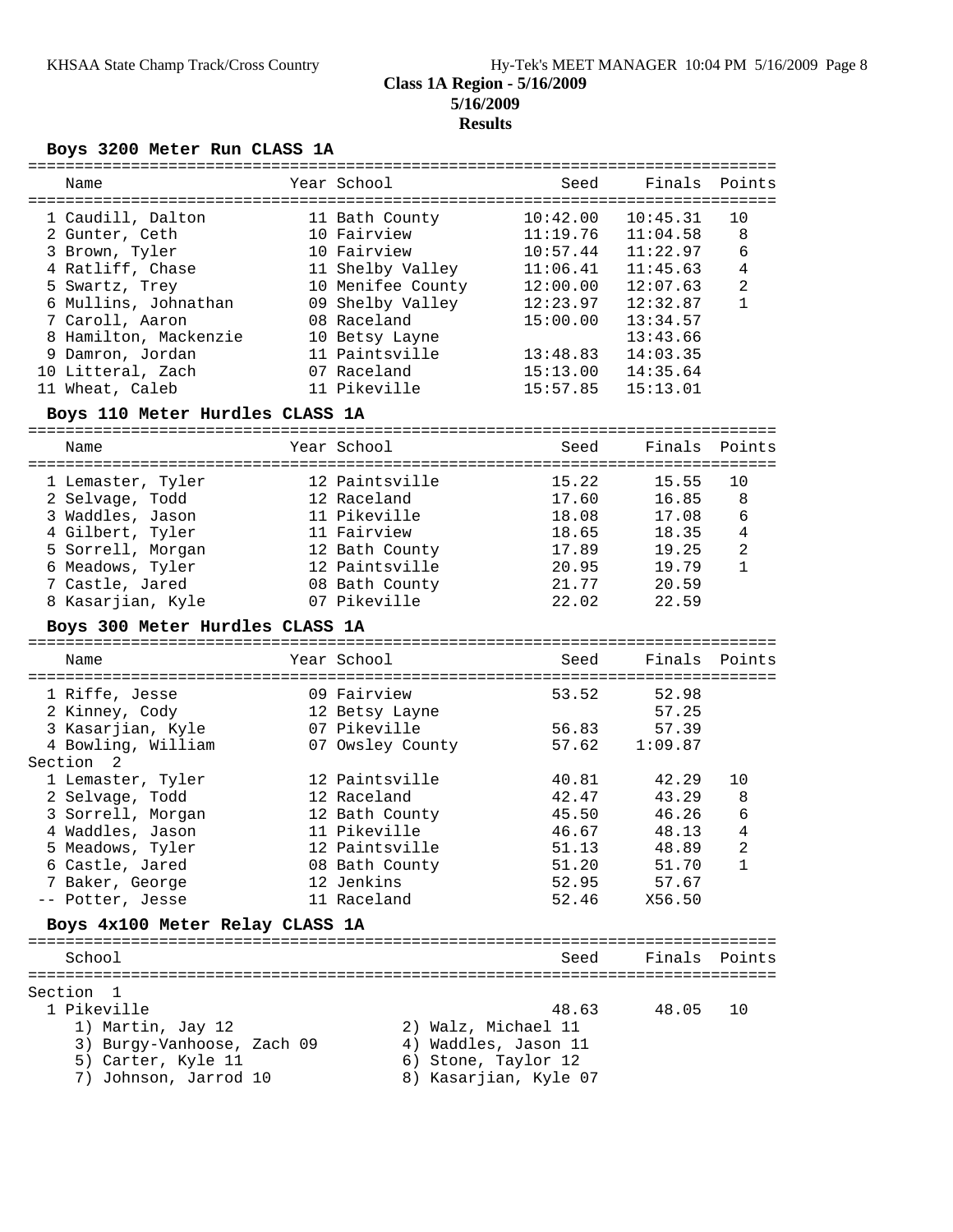## **5/16/2009 Results**

| Boys 4x100 Meter Relay CLASS 1A |    |                         |         |        |
|---------------------------------|----|-------------------------|---------|--------|
| 2 Raceland                      |    | 48.98                   | 48.09   | 8      |
| 1) Hamilton, Patrick 11         |    | 2) Shearer, Johnny 11   |         |        |
| 3) Litteral, Michael 10         |    | 4) Reed, Marcus 09      |         |        |
| 5) Litteral, Zach 07            |    | 6) Slone, Darren 11     |         |        |
| 7) Selvage, Todd 12             |    | 8) Boyles, Tyler 12     |         |        |
| 3 Bath County                   |    | 49.70                   | 50.52   | 6      |
| 1) Hurst, Dustin 09             |    | 2) Castle, Jared 08     |         |        |
| 3) McNabb, Leighton 09          |    | 4) Mabry, Joe 12        |         |        |
| 5) Smith, David 12              |    | 6) Swartz, Hayden 09    |         |        |
| 7) Vinegar, Garrett 09          |    | 8) Bowling, Michael 11  |         |        |
| 4 Menifee County                |    | 50.86                   | 50.72   | 4      |
| 1) Williams, Michael 11         |    | 2) Willaims, Samuel 09  |         |        |
| 3) Heimlicher, Ben 11           |    | 4) Greene, Patick 11    |         |        |
| 5) Clemons, Mark 07             |    | 6) Botts, Caleb 12      |         |        |
| 5 Owsley County                 |    | 54.82                   | 52.12   | 2      |
| 1) Bishop, Ian 11               |    | 2) Morris, Devan 12     |         |        |
| 3) Collins, Daniel 11           |    | 4) Willoughby, Kalan 12 |         |        |
| 5) Bowling, William 07          |    | 6) Smith, Roy 11        |         |        |
| 7) Lee Jr, Lawrence 09          | 8) |                         |         |        |
| 6 Betsy Layne                   |    |                         | 54.99   | 1      |
| 1) Kinney, Cody 12              |    | 2) Beard, Aaron 10      |         |        |
| 3) Hamilton, Mackenzie 10       |    | 4) Harmon, Colby 08     |         |        |
| 5) Tackett, Derek 10            | 6) |                         |         |        |
| 7 Wolfe County                  |    | 55.00                   | 55.03   |        |
| 1) Brand, Charlie 09            |    | 2) Hollon, Tommy 09     |         |        |
| 3) O'Hair, Stacy 10             |    | 4) King, Jacob 09       |         |        |
| -- Paintsville                  |    | 49.87                   | FS      |        |
| 1) Coleman, Andrew 12           |    | 2) Hall, Josh 10        |         |        |
| 3) Onyenma, David 10            |    | 4) Williams, Joseph 11  |         |        |
| 5) Nordin, Mark 10              |    | 6) Ward, J C 10         |         |        |
| 7) Doderer, Nehemiah 11         |    | 8) Bass, Tyler 12       |         |        |
| Boys 4x200 Meter Relay CLASS 1A |    |                         |         |        |
|                                 |    |                         |         |        |
| School                          |    | Seed                    | Finals  | Points |
|                                 |    |                         |         |        |
| Section <sub>2</sub>            |    |                         |         |        |
| 1 Menifee County                |    | 1:38.90                 | 1:38.59 | 10     |
| 1) Beaudoin, Brandon 10         |    | 2) Stull, Zachary 11    |         |        |
| 3) Greene, Blake 11             |    | 4) Greene, Patick 11    |         |        |
| 5) Botts, Caleb 12              |    | 6) Williams, Michael 11 |         |        |
| 2 Fairview                      |    | 1:43.69                 | 1:40.89 | 8      |
| 1) Gilbert, Tyler 11            |    | 2) Hutchinson, Jared 10 |         |        |
| 3) Sizemore, Ross 12            |    | 4) Stai, Trey 11        |         |        |
| 5) Gunter, Ceth 10              |    | 6) Brown, Tyler 10      |         |        |
| 7) Johnson, Josh 12             | 8) |                         |         |        |
| 3 Pikeville                     |    | 1:42.70                 | 1:42.59 | 6      |
| 1) Martin, Jay 12               |    | 2) Walz, Michael 11     |         |        |
| 3) Stone, Taylor 12             |    | 4) Waddles, Jason 11    |         |        |
| 5) Burgy-Vanhoose, Zach 09      |    | 6) Carter, Kyle 11      |         |        |
| 7) Johnson, Jarrod 10           |    | 8) Smith, Dougie 09     |         |        |
| 4 Raceland                      |    | 1:41.65                 | 1:42.66 | 4      |
| 1) Hamilton, Patrick 11         |    | 2) Shearer, Johnny 11   |         |        |
| 3) Litteral, Michael 10         |    | 4) Reed, Marcus 09      |         |        |
| 5) Slone, Darren 11             |    | 6) Litteral, Zach 07    |         |        |
|                                 |    |                         |         |        |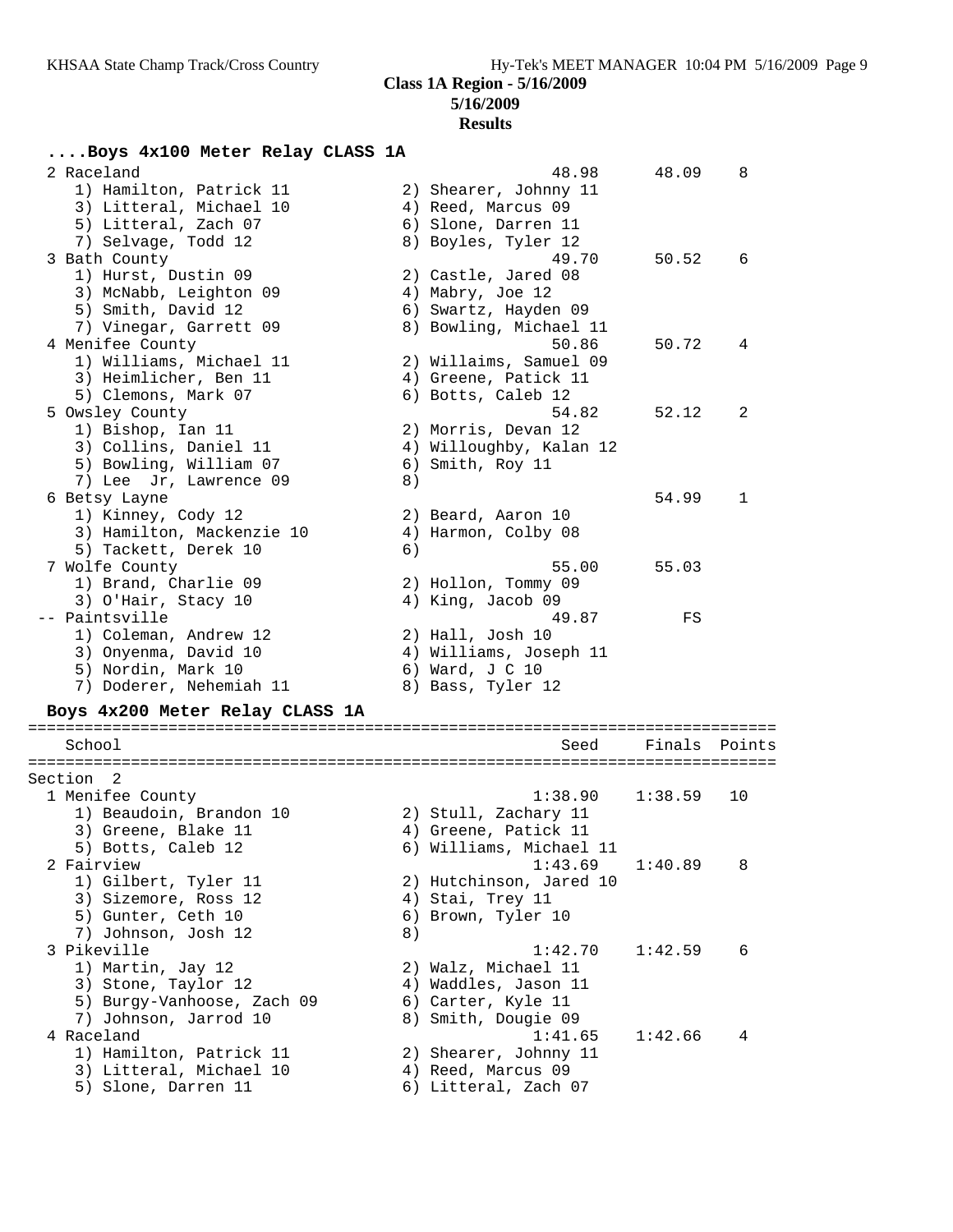### **5/16/2009 Results**

#### **....Boys 4x200 Meter Relay CLASS 1A**

| 7) Selvage, Todd 12     |    | 8) Boyles, Tyler 12     |         |                      |
|-------------------------|----|-------------------------|---------|----------------------|
| 5 Paintsville           |    | $1:47.09$ $1:43.13$ 2   |         |                      |
| 1) Nordin, Mark 10      |    | 2) Onyenma, David 10    |         |                      |
| 3) Hall, Josh 10        |    | 4) Williams, Joseph 11  |         |                      |
| 5) Ward, J C 10         |    | 6) Daniel, Chaz 12      |         |                      |
| 7) Doderer, Nehemiah 11 |    | 8) Coleman, Andrew 12   |         |                      |
| 6 Owsley County         |    | 1:50.89                 | 1:48.90 | $\mathbf{1}$         |
| 1) Bishop, Ian 11       |    | 2) Morris, Devan 12     |         |                      |
| 3) Collins, Daniel 11   |    | 4) Willoughby, Kalan 12 |         |                      |
| 5) Bowling, William 07  |    | 6) Smith, Roy 11        |         |                      |
| 7) Lee Jr, Lawrence 09  | 8) |                         |         |                      |
| 7 Wolfe County          |    | 1:52.00                 | 1:53.34 |                      |
| 1) Brand, Charlie 09    |    | 2) Hollon, Tommy 09     |         |                      |
| 3) O'Hair, Stacy 10     |    | 4) King, Jacob 09       |         |                      |
| -- Betsy Layne          |    |                         | DQ      | 1st exchange outside |
| 1) Tackett, Jordan 12   |    | 2) Tackett, Landon 10   |         |                      |
| 3) Tackett, Derek 10    |    | 4) Maldonado, Dylan 10  |         |                      |
| 5) Kinney, Cody 12      |    | 6) Beard, Aaron 10      |         |                      |
|                         |    |                         |         |                      |

#### **Boys 4x400 Meter Relay CLASS 1A**

================================================================================ School School Seed Finals Points ================================================================================ Section 1<br>1 Betsy Layne 1 Betsy Layne 4:17.90 1) Maldonado, Dylan 10 2) Tackett, Derek 10 3) Tackett, Landon 10 4) Tackett, Jordan 12 5) Beard, Aaron 10 (6) Section 2 1 Raceland 3:44.63 3:46.02 10 1) Selvage, Todd 12 2) Boyles, Tyler 12 3) Hamilton, Patrick 11 (4) Slone, Darren 11 5) Reed, Marcus 09 6) Litteral, Zach 07 7) Shearer, Johnny 11 8) 2 Paintsville 3:59.17 3:50.99 8 1) Bass, Tyler 12 2) Meadows, Tyler 12 3) Williams, Joseph 11 4) Doderer, Nehemiah 11 5) Hall, Josh 10 6) Daniel, Chaz 12 7) Onyenma, David 10 8) Nordin, Mark 10 3 Menifee County 4:07.00 3:55.19 6 1) Heimlicher, Ben 11 and 2) Clemons, Mark 07 3) Greene, Blake 11 (4) Greene, Patick 11 5) Beaudoin, Brandon 10 6) Ratcliff, Nathaniel 12 7) Willaims, Samuel 09 8) Williams, Michael 11 4 Fairview 4:12.22 3:57.73 4 1) Gilbert, Tyler 11 2) Hutchinson, Jared 10 3) Stai, Trey 11 (4) Sizemore, Ross 12 5) Brown, Tyler 10 6) Gunter, Ceth 10 7) Lewis, Josh 10 8) 5 Bath County 4:24.00 4:15.71 2 1) McNabb, Leighton 09 2) Castle, Jared 08 3) Sebastian, Jacob 09 (4) Swartz, Hayden 09 5) Cox, Nicholas 10 6) Staviski, Evan 08 7) Richards, Jared 09 8) Fawns, Tyler 09 6 Elliott County 4:22.72 4:16.65 1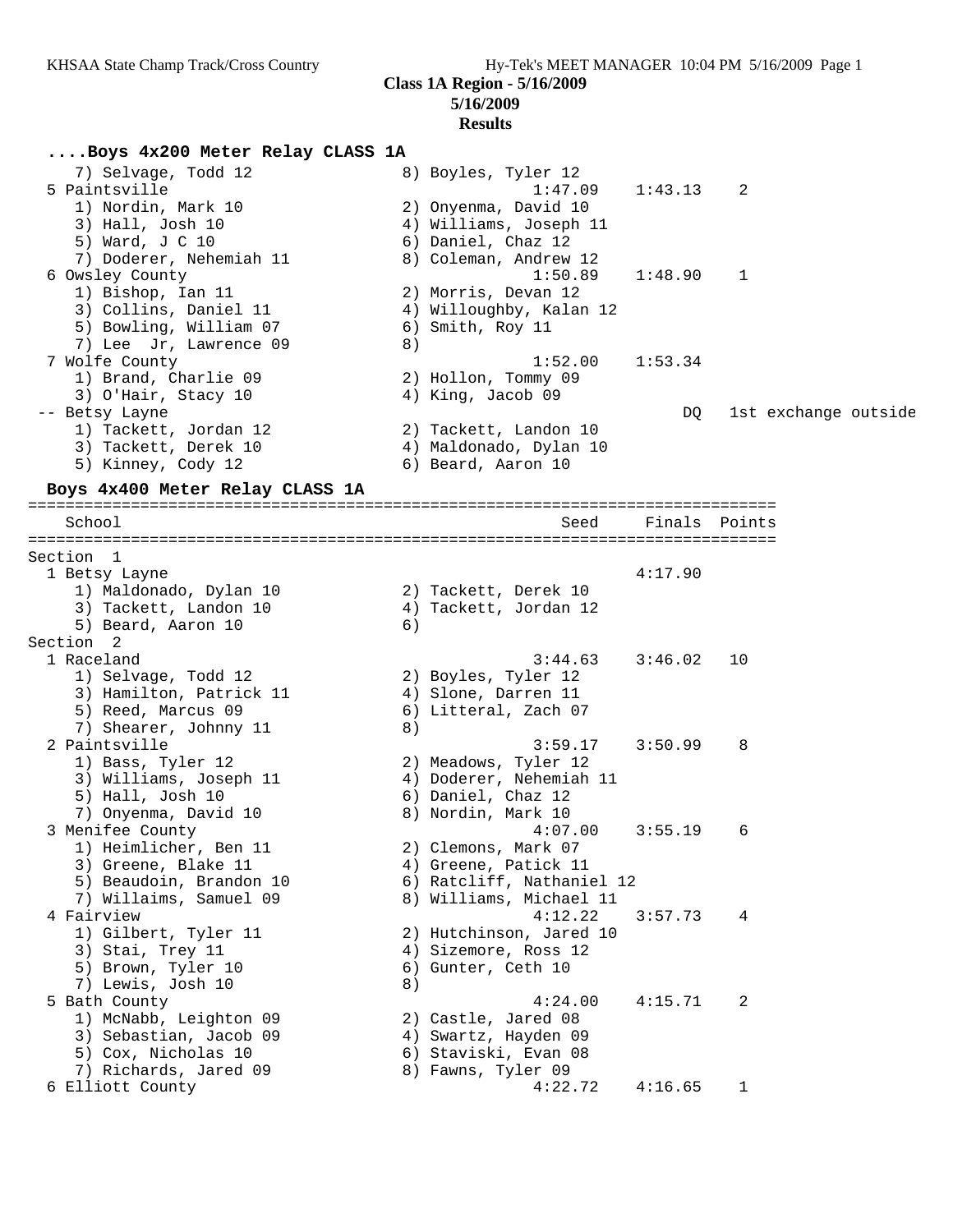#### **....Boys 4x400 Meter Relay CLASS 1A**

| 1) Adkins, Cameron 08 | 2) Lewis, Nick 10       |
|-----------------------|-------------------------|
| 3) Waddell, Zach 11   | 4) Dickerson, Seth 11   |
| 5) Mabry, Shawn 12    | 6) Stevens, Aaron 09    |
| 7) Fraley, Daniel 09  | 8) Gilliam, Trevor 11   |
| 7 Owsley County       | $4:29.80$ $4:26.52$     |
| 1) Bishop, Ian 11     | 2) Bowling, William 07  |
| 3) Thomas, Ronnie 08  | 4) Morris, Devan 12     |
| 5) Smith, Roy 11      | 6) Willoughby, Kalan 12 |
| 7) Collins, Daniel 11 | 8)                      |
| 8 Pikeville           | 4:30.59<br>5:11.40      |
| 1) Martin, Jay 12     | 2) Johnson, Jarrod 10   |
| 3) Clark, Tanner 11   | 4) Kasarjian, Kyle 07   |
| 5) Walz, Michael 11   | 6) Shull, Alex 09       |

7) Shepherd, Aaron 09 8)

## **Boys 4x800 Meter Relay CLASS 1A**

================================================================================ School Seed Finals Points ================================================================================ Section 1 1 Shelby Valley 9:22.44 9:16.84 10 1) Branham, Clinton 10 2) Martin, Josh 12 3) Mullins, Johnathan 09 (4) Ratliff, Chase 11 2 Fairview 9:52.26 9:17.90 8 1) Brown, Tyler 10 2) Gilbert, Tyler 11 3) Gunter, Ceth 10 (4) Stai, Trey 11 5) Sizemore, Ross 12 (6) Lewis, Josh 10 7) Smith, Ryan 09 8) 3 Menifee County 9:45.00 9:25.28 6 1) Swartz, Trey 10 2) Williams, Michael 11 3) Clemons, Mark 07 4) Beaudoin, Brandon 10 5) Heimlicher, Ben 11 6) Willaims, Samuel 09 7) Ratcliff, Nathaniel 12 (8) 4 Paintsville 9:49.50 9:27.48 4 1) Bass, Tyler 12 2) Daniel, Chaz 12 3) Meadows, Tyler 12 4) Williams, Joseph 11 5) Damron, Jordan 11 (6) 5 Elliott County 9:51.70 10:08.89 2 1) Adkins, Cameron 08 2) Lewis, Nick 10 3) Stevens, Aaron 09 (4) Waddell, Zach 11 5) Mabry, Shawn 12 6) Gilliam, Trevor 11 6 Raceland 11:14.00 11:29.53 1 1) Bonzo, Luke 11 2) Litteral, Zach 07 3) Shearer, Johnny 11  $\hskip10mm 4)$  Caroll, Aaron 08 5) Hamilton, Patrick 11 (6) -- Pikeville 11:01.51 DQ inside of lane 4-5 s 1) Kasarjian, Kyle 07 2) Clark, Tanner 11 3) Shepherd, Aaron 09 4) Shull, Alex 09 5) Rowe, Wes 10 6) Johnson, Jarrod 10 7) Wheat, Caleb 11 8) ========================================================================================= Women - CLASS 1A - Team Rankings - 18 Events Scored ========================================================================================= 1) Fairview 152 2) Pikeville 67 3) Rose Hill Christian 52 4) Shelby Valley 42